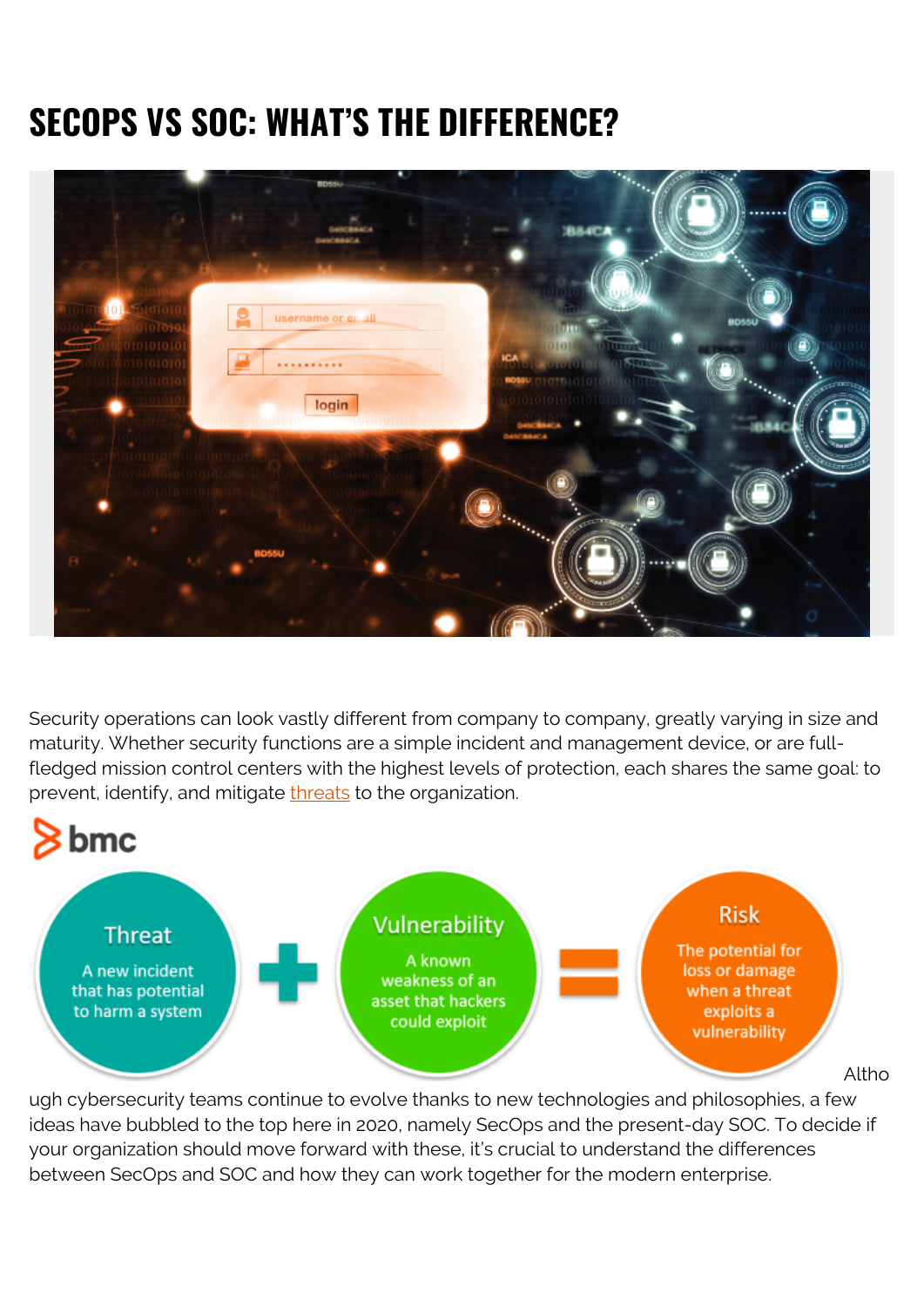### **What is SecOps?**

[Security Operations \(SecOps\)](https://blogs.bmc.com/blogs/what-is-secops-and-how-can-you-maximize-its-potential/) is the seamless collaboration between [IT Security and IT Operations](https://blogs.bmc.com/blogs/it-teams/) to effectively mitigate risk. SecOps team members assume joint responsibility and ownership for any security concerns, ensuring that security is infused into the entire operations cycle.

Historically, security and operations teams often had different and conflicting business goals. Operations teams were focused on setting up systems in a way that would meet performance and uptime goals. Security teams were focused on complying with regulatory requirements, putting defenses in place, and responding to security concerns.

The downside to this model is that security was tacked on as an after-thought, sometimes even seen as a burden that slowed down operations—creating overhead. But as threats continue to increase and become more sophisticated, many organizations are recognizing that this environment of the past is no longer meeting the needs of the modern business.

By adopting SecOps, companies can inject security into the entire operations process, starting at the very beginning. Approaching security from square one ensures that you're meeting requirements and designing systems with security in mind. This ["shift left"](https://blogs.bmc.com/blogs/what-is-shift-left-shift-left-testing-explained/) allows security to work cohesively in setting up a system. It also challenges operations team members to adjust how they create and develop.

#### **What is SOC?**

A [Security Operations Center \(SOC\)](https://blogs.bmc.com/blogs/security-operations-centers/) is a group of security professionals working together to:

- Proactively identify and mitigate security risks against the enterprise
- Defend against any security breaches

In the past, this SOC was actually a physical facility with huge cyber protections. Inside an SOC, staff would monitor security stats and alerts. Although your SOC might be more virtual these days, the roles and responsibilities of the SOC have not changed.

For SOCs that are following best practices, some of their expected responsibilities include:

- Enforcing compliance
- Penetration testing
- Architecture planning
- Vulnerability testing
- Threat intelligence
- Analyzing log and event data
- Identifying and responding to incidents
- Identity and access management
- Key management
- Firewall administration
- Endpoint management

It's not hard to imagine how these teams might be feeling overloaded, with mounting pressure caused by data overload, skills shortages, and increasing remote teams and security concerns. However, by incorporating some modern methodologies, security teams can share the responsibility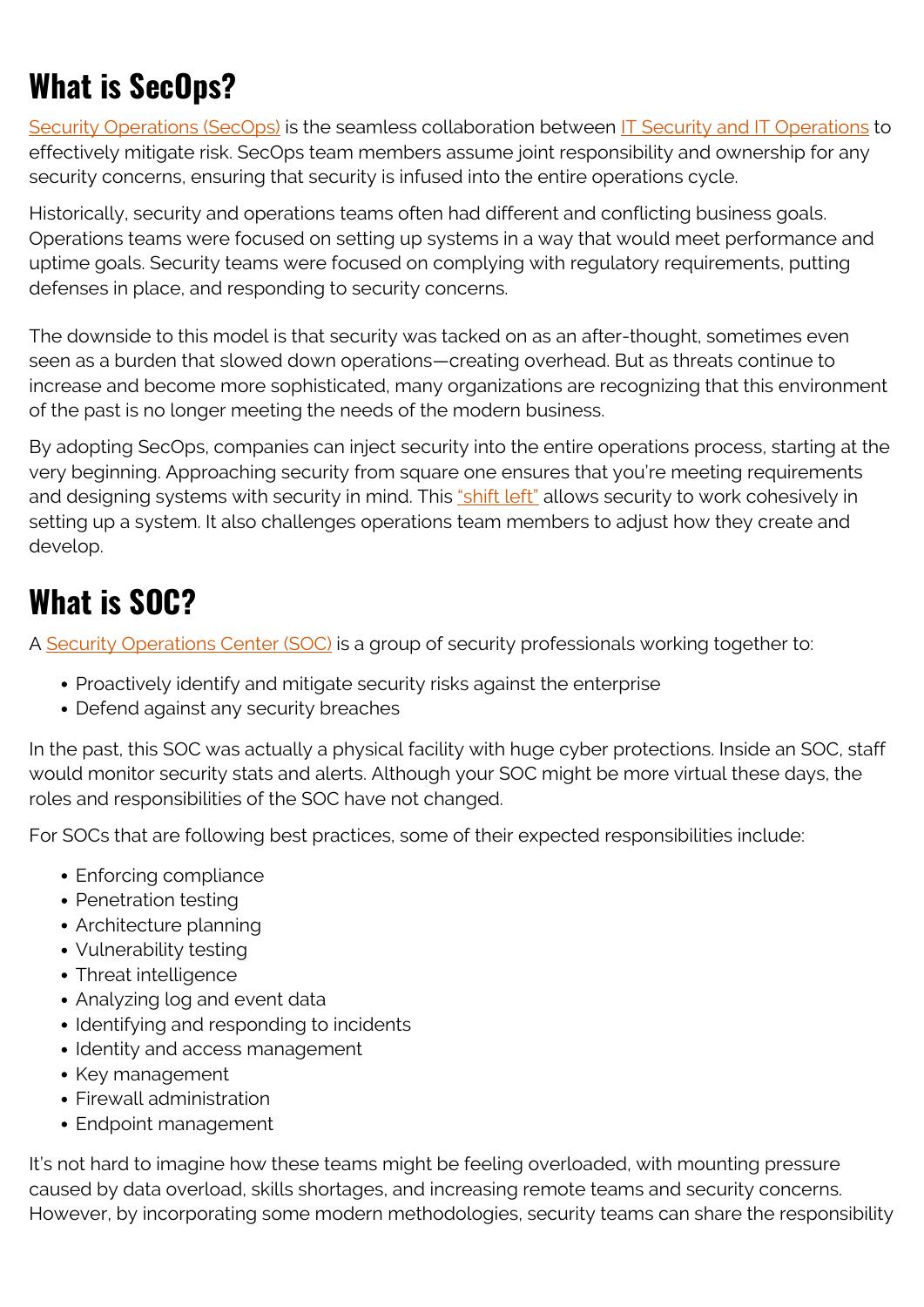with other members of the enterprise, enhancing their capabilities of proactively catching risks and mitigating threats.

# **Integrating SecOps into the SOC**

SecOps itself is a set of SOC processes, tools, and practices that helps enterprises meet their security goals more successfully and efficiently. However, the classic SOC is not compatible with the SecOps culture. In the past, the SOC would be completely isolated from the rest of the organization, performing their specific duties without much interaction with other parts of the business.

In today's culture, many decision makers understand that this is no longer beneficial. Today, security must be a joint effort. It is crucial for organizations to embrace the idea of the modern SOC: one that promotes collaboration and communication between the operations and the security teams.

There are a variety of ways that the SOC can begin to integrate its processes with both IT and development:

- **Distribute the SOC.** Start by taking security out of its silo and spreading out responsibilities among departments, specifically operations and security. (You can also incorporate the SOC into [DevSecOps.](https://blogs.bmc.com/blogs/secops-vs-devsecops/))
- **Create a security COE (center of excellence).** Combine the SOC with select members from the dev and operations teams to ensure that security best practices are being understood and implemented
- **Establish a culture of collaboration.** Open the SOC to any staff member whose duties have a security impact, providing a simple way for workers to meet with and consult the organization's most advanced security experts on issues